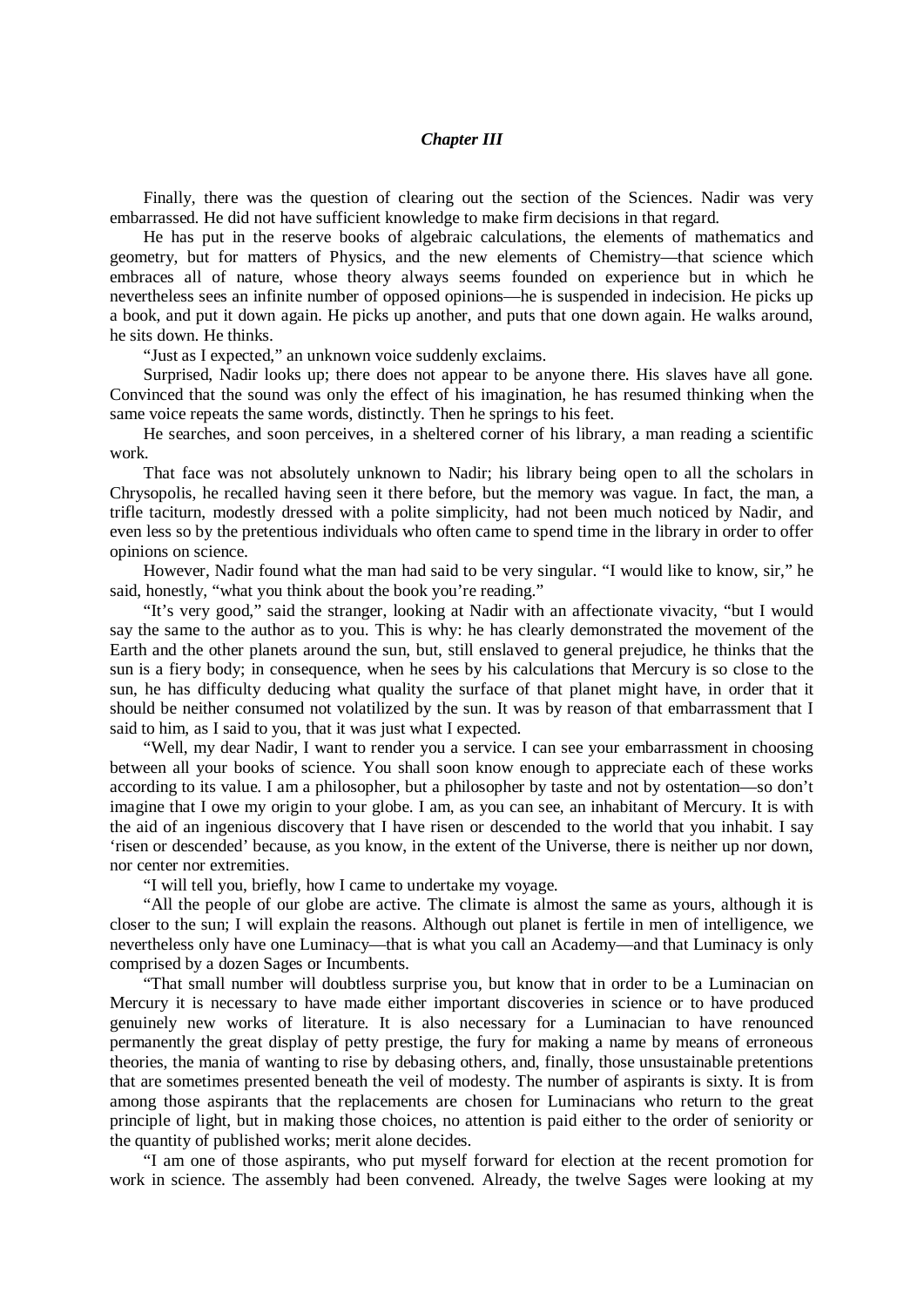work. They took extracts, comparing my reflections in summary, examining the connections between them, their verity and utility. I was quite certain that I had only exposed faithfully verified experiments, not imagined in order to present or support ridiculous theories. I was quite certain that I had stripped away, in that regard, all pretentions, and that, having sought only to educate myself, my reflections could only be more justified in consequence. I therefore awaited my fate with mild anxiety—which is to say, less anxiety that many of your scientists would probably have had if they submitted themselves, without self-regard, to a similar examination.

"The twelve Sages were in closed session; the aspirants, who had no place in that examination, were walking around in a nearby room, according to custom, when all of a sudden, Scintilla, one of our young companions, from whom we had already seen some good works, arrived hurriedly, knocked on the door of the Sages' conference room, and asked to be admitted.

"That request was contrary to the rules. It was refused.

"He insisted fervently. 'My friends,' he said, turning to us, 'help me—it's necessary that we should all go in momentarily. I only want a five-minute hearing.'

"The Sages immediately ceded to the fuss they heard, having, in any case, no arrogance—or, rather, the pettiness of believing that the infraction of the rules impacted on their authority or their merit—and granted the general audience.

"Scarcely had everyone gone in than Scintilla addressed the assembly. 'Gentlemen,' he said, 'as no mortals can be certain of the successive instants of their existence, I thought I ought not to delay for a single moment in making you party to an interesting discovery. For a long time, people have been seeking to discover be what mechanical means they might cross aerial spaces. I am glad to be able to tell you today of the success of my research.'

"He proffered a manuscript, saying, 'Here it is—but the manuscript is not sufficient. The theory, although quite simple, will perhaps not be sufficiently intelligible, with respect to such a new subject. Thus, before arriving at a theoretical conclusion, let us carry out an experiment. Two slaves have carried my apparatus on to the platform of out Tower. Let us go up there.'

"Scarcely had he stopped talking than our dozen Sages looked at one another with evident surprise, but without any hint of scorn. Several of us, by contrast, smiled, and, being more indiscreet than the others, I burst out laughing.

"Immediately, the doyen of the Luminacians criticized me coldly. 'Ormasis,' he said to me, 'we were unaware of this streak of arrogance within you, of believing that which you cannot imagine to be absolutely impossible. It is necessary to correct it. If Scintilla's discovery is sound, do not think it inappropriate that we occupy ourselves with him in preference to you.'

"'Willingly,' I replied, swiftly. 'If Scintilla's discovery is sound, not only will I not be jealous of Scintilla's merit, and render him all possible homage, but I promise, I swear, not to reappear in this august assembly until I have, with the aid of that machine, visited Hermione'—that is what we call the world you inhabit.

"Scintilla was not annoyed by my incredulity, because on our planet, scholars do not get annoyed. On the contrary, he came to grasp my hand amicably. 'I won't demand,' he said, 'that you keep your word. The author of such a perilous vehicle ought to run the first risks. I would be inconsolable if I deprived the Company of a member as useful as you.' He went out immediately, asking the assembly to follow him. We followed him.

"I went with the others. I reflected privately, calculating that the movement of levers to form a sufficient resistance—which is to say, to embrace a large volume of air—demanded a considerable force of power; that in consequence, the fulcrum of that force or power must be comprised of a very solid material, and, the specific weight of that substance thus having to be increased proportionately, that it would be impossible for such a machine to rise up.

"In sum, I imagined a machine with wings, in much the same terms as you have envisaged the canonical vehicle of which the phaeton is the earthbound model. How surprised I was, therefore, when I arrived on the platform, to see two glass spheres three feet in diameter, mounted on top of a small and quite comfortable seat.<sup>[1](#page-1-0)</sup> Four wooden struts covered with sheets of glass supported the two

<span id="page-1-0"></span><sup>&</sup>lt;sup>1</sup> The notion of the glass spheres was presumably derived from La Follie's acquaintance with the Leyden Jar, a device for storing static electricity invented in the 1740s. Such jars were often connected up to increase the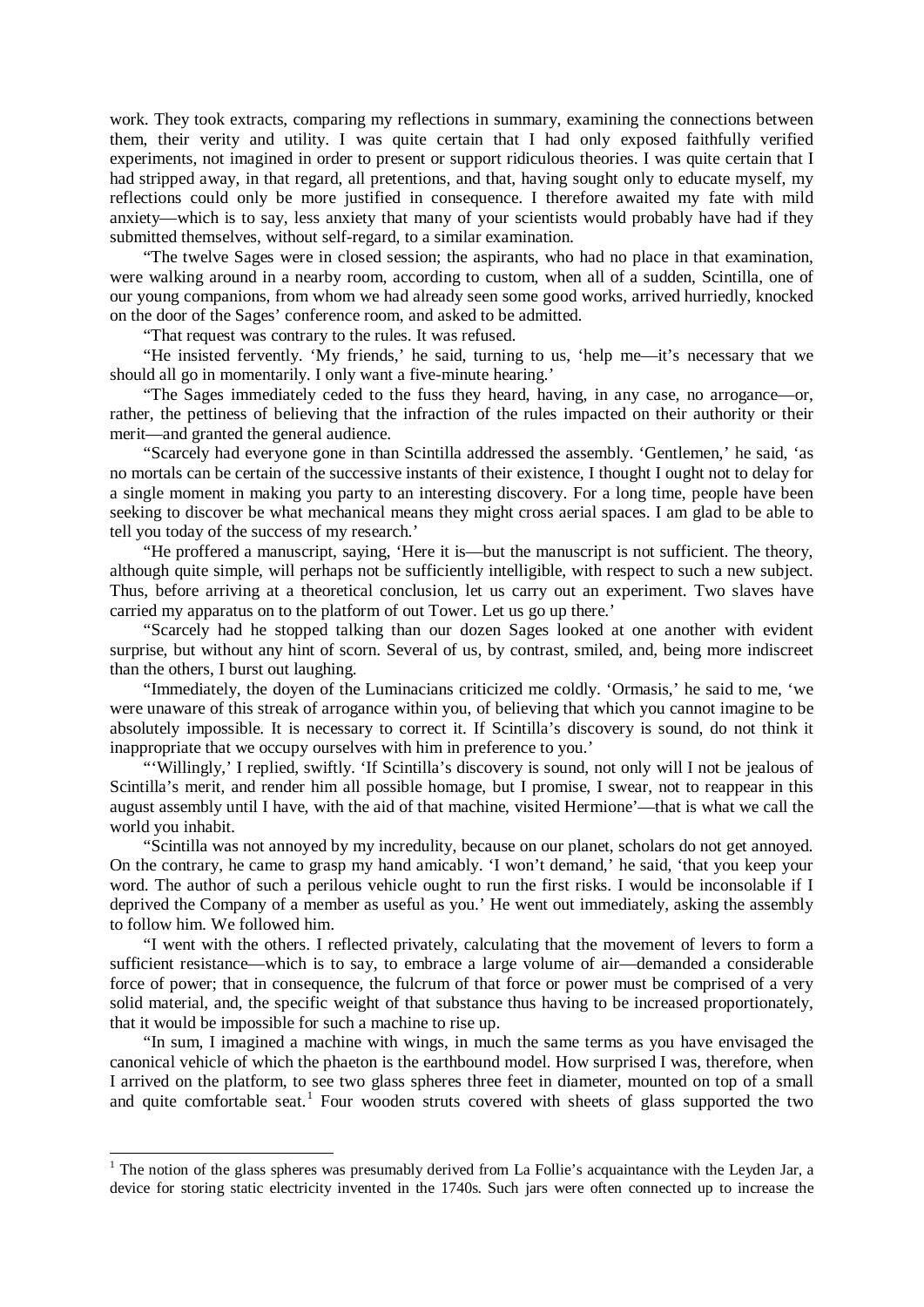spheres. Between the struts there were several springs, which I assumed to have the function of setting the globes in motion. The bottom section that served as the supportive of the seat was a plate coated with camphor and covered in gold leaf. The top was circled by metal wires.

"As soon as I had seen that new form of electrical machine, I became less incredulous regarding Scintilla's success. I remembered that he had already published interesting papers on that subject. He had rationally explained the electrical causes of certain effects, such, as, for example, the division of gold by the percussion of light, and its reassembled in its original form by a further movement. He had also demonstrated to us that the violet tint of litmus, converted into red by an electric pulse, was nothing but the effect of sulfurous parts contained in the air, which, decomposed by the inflammation of phlogiston, left the acidic fraction exposed, and sufficient acid to turn the tincture red. There had not been any decomposition of the air in that experiment, but only the decomposition of sulfurous parts contained within it. Finally, Scintilla had already explained to us an infinite number of petty phenomena similar to those that are now astonishing the scholars of your world, and allowing them to extrapolate consequences as far as the eye can see. I confess to you, therefore, my dear Nadir, that the closer I got to that machine, the more my surprise and credulity increased.

"I soon had no further doubts on the matter. Scintilla, whose body was as nimble as my imagination, slowly climbed into the machine, and promptly pulled a lever. We saw the two globes rotate with a prodigious rapidity. 'Gentlemen,' he said, 'you can see that in order to lift myself up in the air, my principal means is to annul the pressure of the atmosphere above my head. Observe that the percussion of the light is presently acting underneath my machine. That is what will lift me up without much effort, and, as the master of the motion of my globes, I can go up of down to whatever extent I choose. You can also see...'

"But we heard nothing more. His machine, suddenly surrounded by a luminous circle, had risen up at great speed. No spectacle so new and so beautiful had ever been offered to our eyes. We saw it remain motionless for a brief interval, then descend again, then rise anew. Finally, we lost sight of it.

"After our initial rapture of admiration, we reflected on the dangers that our friend was running. We did not doubt the solidity of his machine, but how could he withstand such a rapid flight without being suffocated?

"The doyen of the Sages set our minds at rest, however. 'Gentlemen,' he said to us, reflect on what we observed during the departure. Has he not assured us that he could nullify the pressure of the atmosphere above his head? Now, the effect of which he is making use is not that of vanquishing the resistance of the air by means of a force greater than that resistance, so I am confident that he is breathing with the same facility as us. I even believe that the rotatory motion of the globes must drive away from him the water vapor in the atmosphere that might have inconvenienced him, and I further presume that the same movement must maintain a warm and fairly agreeable temperature.'

"These judicious reflections reassured us. Indeed, after waiting for an hour, we saw Scintilla reappearing. His competent steering movements assured us that he was in possession of his mental faculties and his strength. When he came closer to us he descended more slowly, and set down in almost exactly the same spot from which he had taken off.

"You might perhaps think, Nadir, that our friend, on leaving his seat, would have been radiant with joy and pride, that he would have boasted of his importance by virtue of that of his discovery, and demand the tribute of our respects, like those petty individuals of Chrysopolis who, having presented their Luminacy with some minor saline compound, imagine that the Hippodrome is not large enough to contain them. Make no such mistake. Scintilla embraced us. We also embraced him with the greatest cordiality.

"'My friends,' he said to us, 'you would surely have made this discovery before me, if you had occupied yourselves with it, but the other objects that have excited our endeavors are no less important. This discovery would be of very minor importance if we did not have the hope of traveling to the different globes of the Universe and augmenting our knowledge. I count on leaving tomorrow, and first plunging into the brilliant river that illuminates us, and from which we are not far distant. I want to discover, if possible, the principles of light.'

-

stored charge, into what Benjamin Franklin, who conducted an extensive study of electrical phenomena in the 1750s, called a "battery."